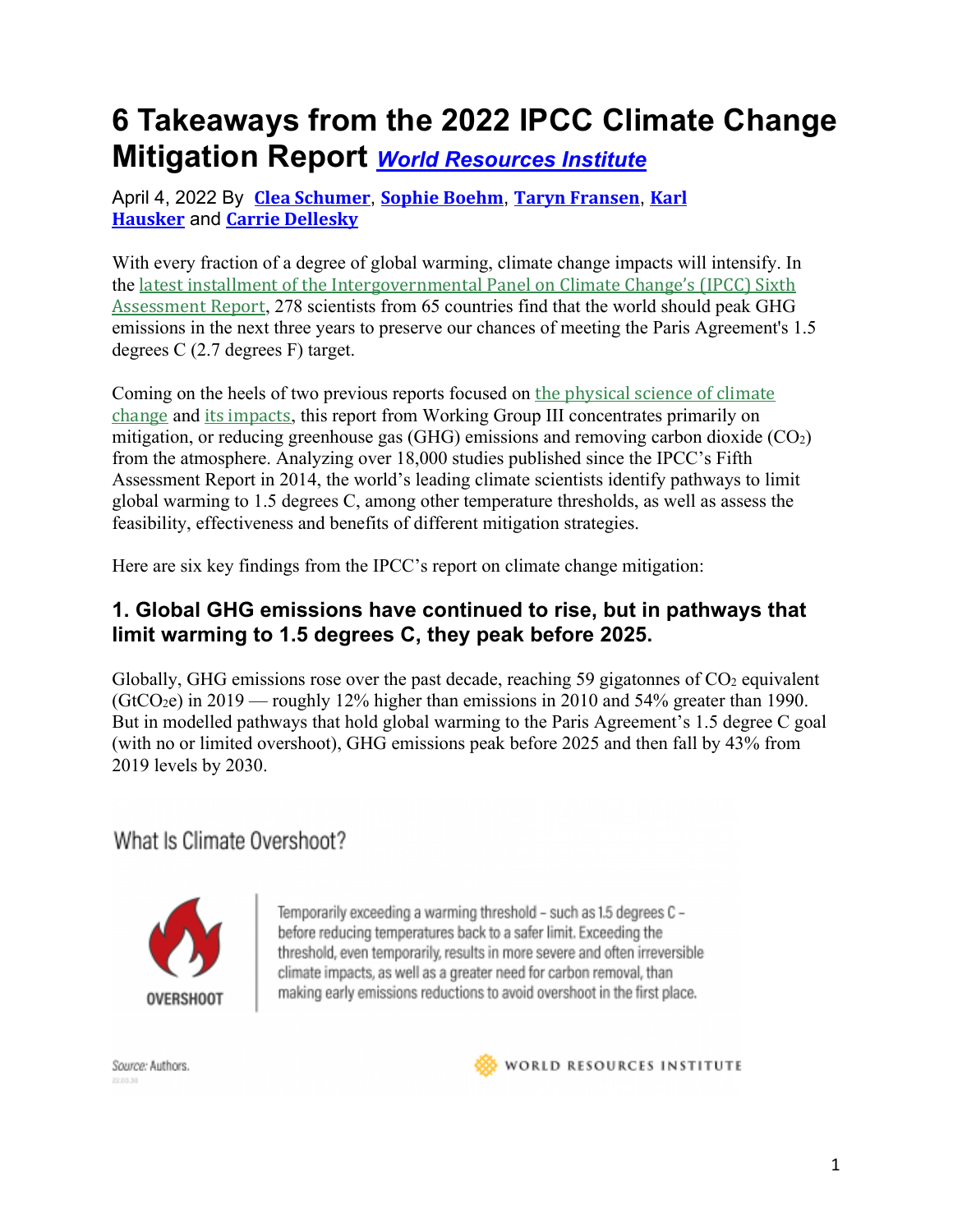While there are some signs of progress — the annual rate of GHG emissions growth declined from an average of 2.1% between 2000 and 2009 to 1.3% between 2010 and 2019, and 24 countries have sustained their GHG emissions reductions for over a decade — global efforts to mitigate climate change remain far off-track.

For example, even if countries achieve their most recent national climate commitments (NDCs), the gap between global GHG emissions and the level associated with limiting warming to 1.5 degrees C would be  $19-26$  GtCO<sub>2</sub>e in 2030. This is more than the 2018 emissions from the United States and China combined. While some countries have announced new or enhanced NDCs since the IPCC's cut-off date, these pledges are not ambitious enough to close the gap.

### **2. There's no room for building new fossil fuel infrastructure.**

The IPCC shows that in pathways that limit warming to 1.5 degrees C (with no or limited overshoot), just a net 510 Gt of  $CO_2$  can still be emitted before  $CO_2$  emissions reach net zero around mid-century (2050-2055). Yet future  $CO<sub>2</sub>$  emissions from existing and planned fossil fuel infrastructure alone could reach 850 Gt — 340 Gt more than that limit.

Comparison of CO<sub>2</sub> Emissions from Fossil Fuel Projects vs Global CO<sub>2</sub> Limits

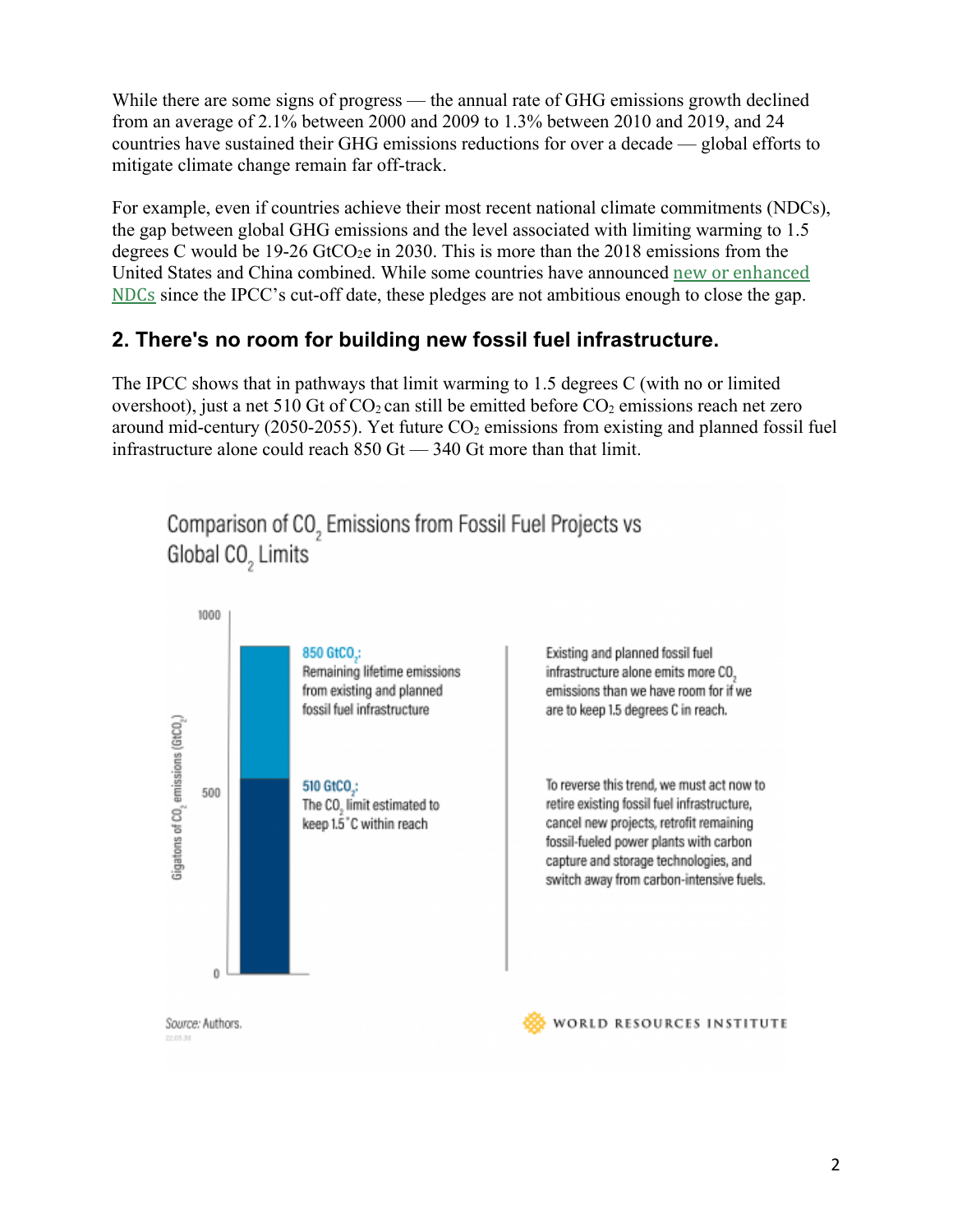A mix of strategies can help avoid locking in these  $CO<sub>2</sub>$  emissions, including retiring existing fossil fuel infrastructure, cancelling new projects, retrofitting fossil-fueled power plants with carbon capture and storage (CCS) technologies, and switching to lower-carbon fuels.

Although coal-fired power plants are beginning to be retired across the United States and Europe, some international development banks are still investing in new coal capacity. Failure to change course will result in trillions of dollars of stranded assets.

#### **3. We need rapid transformations across all systems to avoid the worst climate impacts.**

GHG emissions have risen across all major systems since last assessed. The IPCC finds that reversing course will require decision-makers in government, civil society and the private sector to prioritize the following actions, many of which pay for themselves or cost less than \$20 per tonne of  $CO<sub>2</sub>e$ :

- **Scale up clean energy**. All electricity generation must be low-carbon by 2050, while total generation must grow to allow the electrification of end-uses like HVAC, transportation, industrial machinery and more. Pathways holding warming to 1.5 degrees C (with no or limited overshoot) rely on grids predominantly powered by renewables and storage, complemented by a mix of nuclear, a small amount of fossil fuels with CCS, and/or other forms of clean power. Alternative energy carriers such as hydrogen and ammonia must substitute for fossil fuels in sectors where electrification will be difficult, such as industry and heavy-duty transport. The good news is that the per-unit costs of low-carbon technologies like photovoltaics have dropped by as much as 85% over the last decade.
- **Double-down on innovation to decarbonize industry**. Improving energy efficiency, reducing material demand through circular economy solutions, deploying CCS in hard-to-abate sectors like cement, and switching to new lowand zero-emission industrial processes are necessary for producing materials like steel, cement, plastic, pulp and paper, and chemicals. However, the IPCC states this will require 5-15 years of "intensive innovation, commercialization and policy" – alongside immediate investments in technologies that already exist – to drive costs down and achieve the required uptake.
- **Incentivize green buildings**. Since the IPCC's Fifth Assessment Report in 2014, an increasing number of zero-carbon buildings have been constructed in almost all climate zones. Electric heating, more efficient appliances and lighting, and the circular use of materials have been key. However, progress must accelerate rapidly to retrofit older buildings and ensure that these improved technologies and approaches are incorporated into a growing share of new construction projects. Green building guidelines for construction and use, as well as building energy codes, can further drive progress.
- **Redesign cities and shift to zero- and low-carbon transport**. Without a change in trajectory,  $CO<sub>2</sub>$  emissions from the transport sector are set to increase by up to 50% by 2050. The world needs a suite of actions to avert this trend. The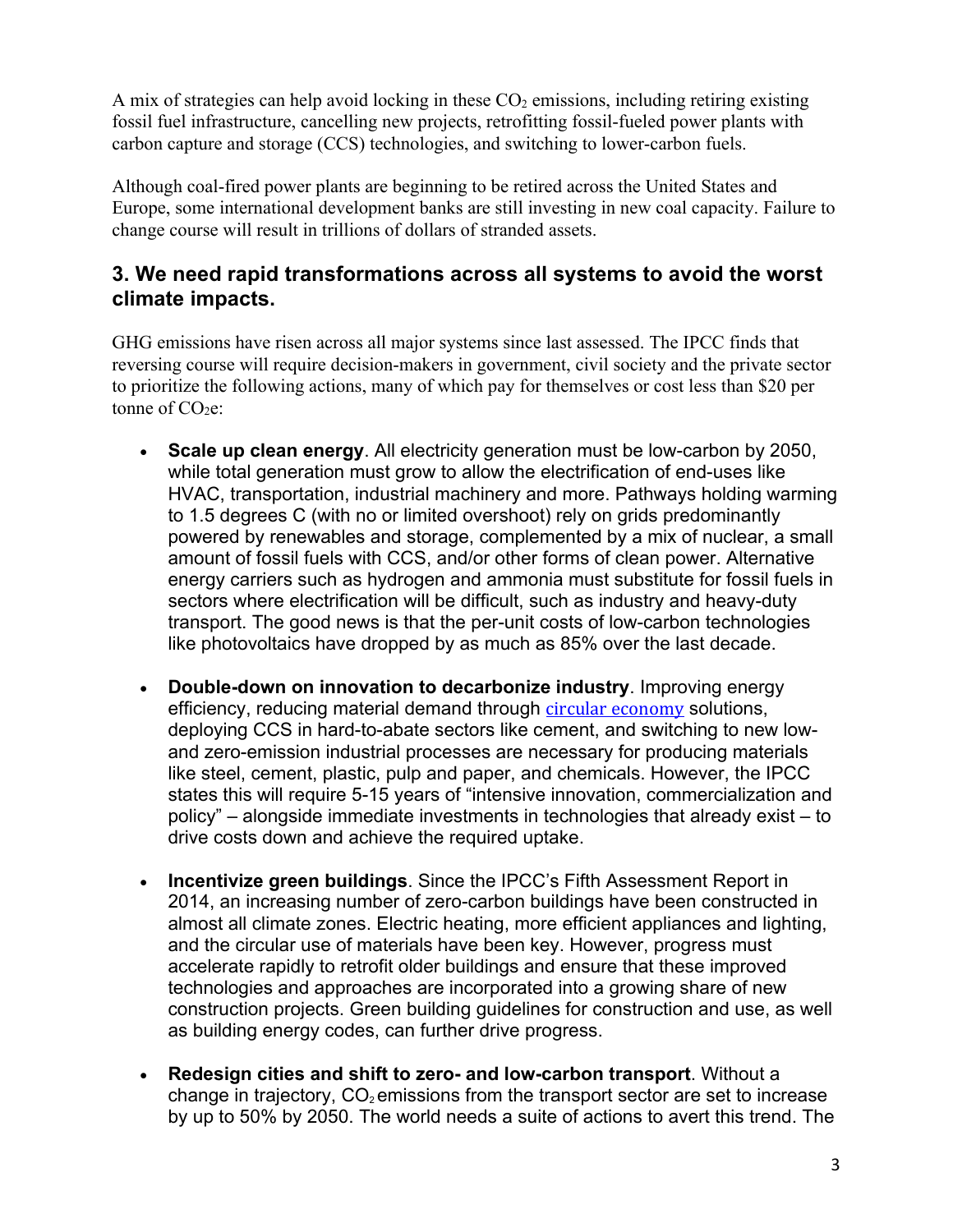IPCC found that cities can reduce their transport-related fuel consumption by about a quarter through combinations of more compact land use and the provision of car-free infrastructure, like pedestrian lanes and bike pathways. These shifts toward low-carbon, highly accessible urban design also improve well-being by reducing congestion and air pollution. Simultaneously, electromobility options like battery-electric vehicles (the fastest-growing segment of the auto industry) and electric railways charged by clean power have already reduced transport-related GHGs and must continue to accelerate. For hard-todecarbonize transport systems like shipping and aviation, advanced biofuels, ammonia and synthetic fuels are emerging as viable options, but they require more financing and policy support.

• **Conserve ecosystems and improve food systems**. The IPCC finds that protecting, restoring and sustainably managing carbon-rich ecosystems like forests and peatlands — as well as reducing the GHG intensity of food production, curbing food waste, and shifting to more sustainable diets — can mitigate 8-14 GtCO<sub>2</sub>e per year from now through 2050 at relatively low costs. (Note that other research finds more limited mitigation potentials for several agricultural practices included in this estimate.) Halting the conversion of ecosystems can play an outsized role, as deforestation alone accounts for 45% of emissions from the land sector. Yet much of this overall potential exists in developing countries, where weak institutions, insecure land rights and scarce finance hinder implementation.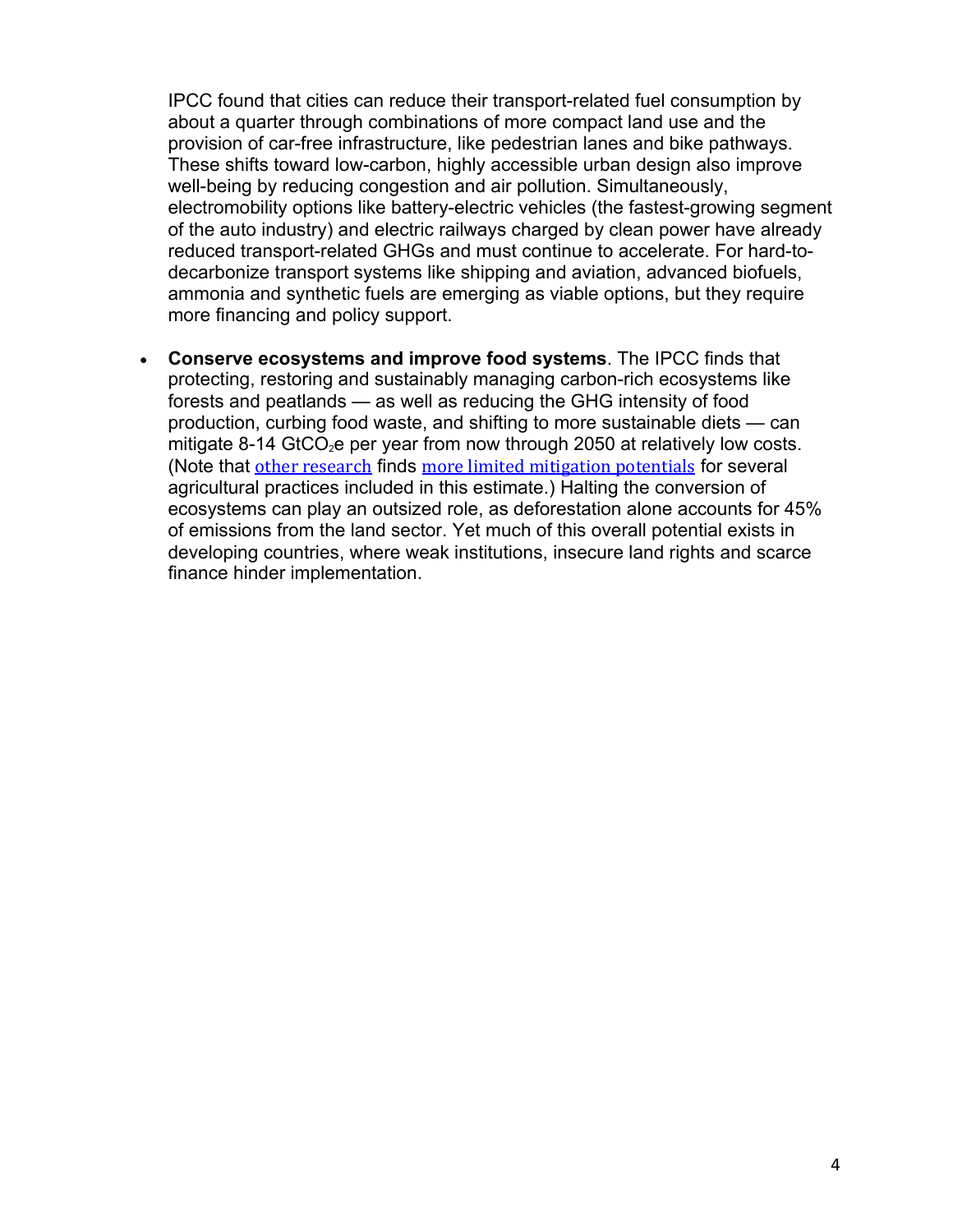# Rapid Transformations Across Systems Are Needed to Keep 1.5°C Within Reach



Scale up low-carbon electricity with renewables and other clean sources



Green buildings with climate-smart materials. technology and energy codes



Double down on innovation and commercialization to decarbonize industry



Design cities for zero- and low-carbon transport, shift to electric vehicles, and scale clean fuels



Protect and restore forests and other landscapes, improve agricultural practices, shift to sustainable diets. and reduce food loss and waste



Source: Authors. 22.03.30

If well-designed and effectively implemented, many of these mitigation strategies can generate critical co-benefits for sustainable development. Conserving natural landscapes, for example, can support nearby households' livelihoods, bolster food and water security, and protect biodiversity. But not all efforts to reduce emissions or remove carbon will deliver win-wins for both climate action and development. When managed poorly or implemented inappropriately, these actions can disrupt local economies, exacerbate existing inequities, and displace communities, among other unintended consequences. The IPCC finds that managing these tradeoffs through inclusive, transparent, and participatory decision-making processes can cultivate social trust, as well as deepen public support for transformative climate action. Doing so can also help ensure that transitions to a net-zero future are just and equitable.

# **4. Changes in lifestyle and behaviors have a significant role to play in mitigating climate change.**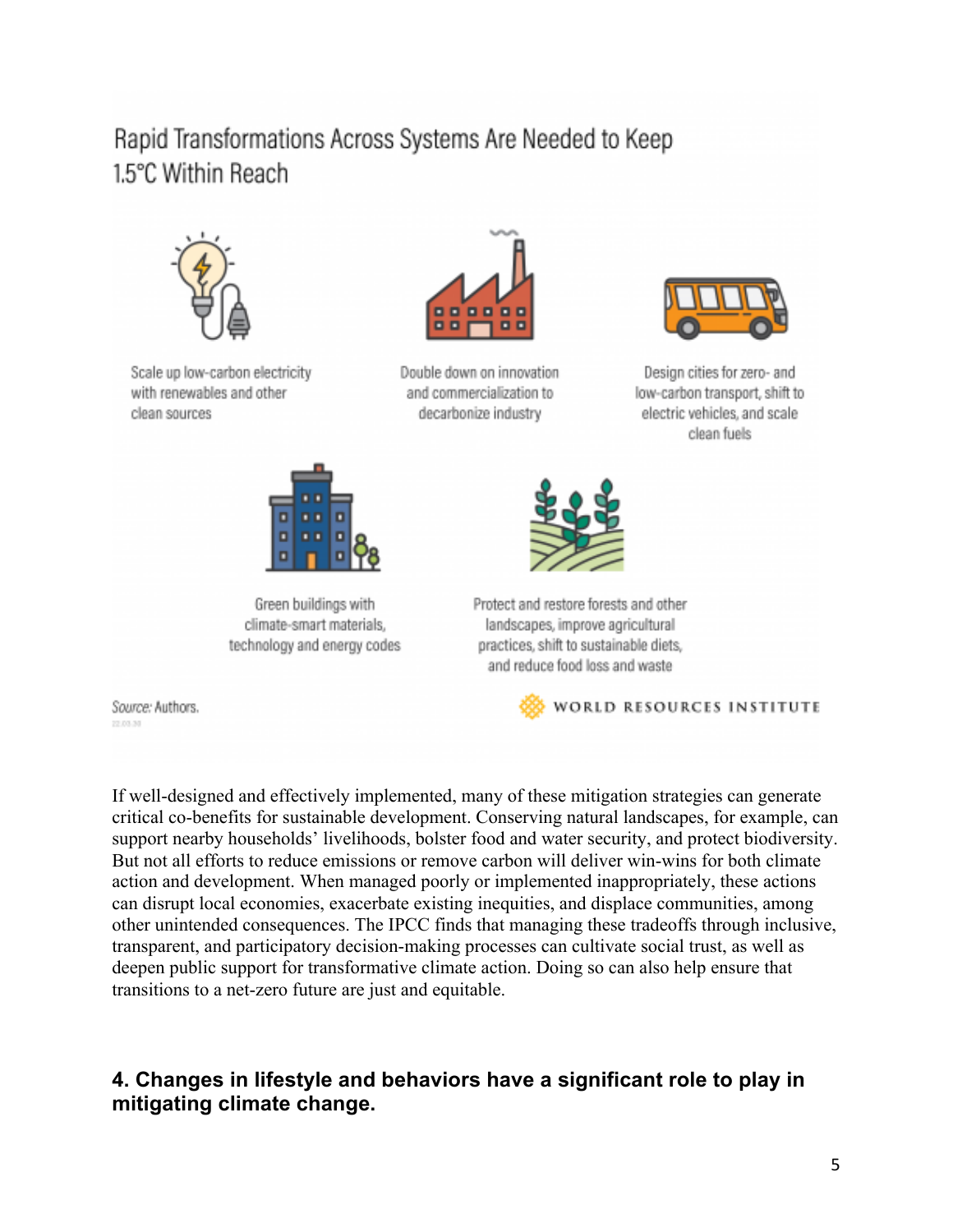Worldwide, households with incomes in the top decile, which includes a large share of households in developed countries, are responsible for 36-45% of total GHG emissions, while families earning in the bottom 50% account for just 13-15%. Achieving universal access to modern energy for the world's poorest, the IPCC further finds, would not significantly impact global emissions.

But shifting consumption patterns, particularly among the world's wealthiest, can slash GHG emissions by 40-70% by 2050 when compared with current climate policies. Walking or cycling, avoiding long-haul flights, shifting to plant-based diets, cutting food waste, and using energy more efficiently in buildings are among the most effective demand-side mitigation options.

Policy measures that make these lifestyle and behavior changes less disruptive can help ease these shifts, such as subsidizing low-emissions technologies, taxing high-emissions technologies like fossil-fueled cars, and setting standards that mandate greater energy efficiency. Infrastructure design — like reallocating street space for sidewalks or bike lanes — can help people transition to lower-emissions lifestyles.

Similarly, how sustainable options are presented to consumers (also known as "choice architecture") can help nudge people toward low-emissions goods and services. For example, including vegetarian dishes alongside meat entrées on menus, rather than in separate vegetarian sections, can help increase consumption of plant-based meals.



Choosing zero- and low-carbon mobility options – like walking, biking, public transit and hybrid and electric vehicles – decreases emissions while building demand for and lowering costs of these solutions.

*Image Credit: Municipalidad de Santiago/Flickr*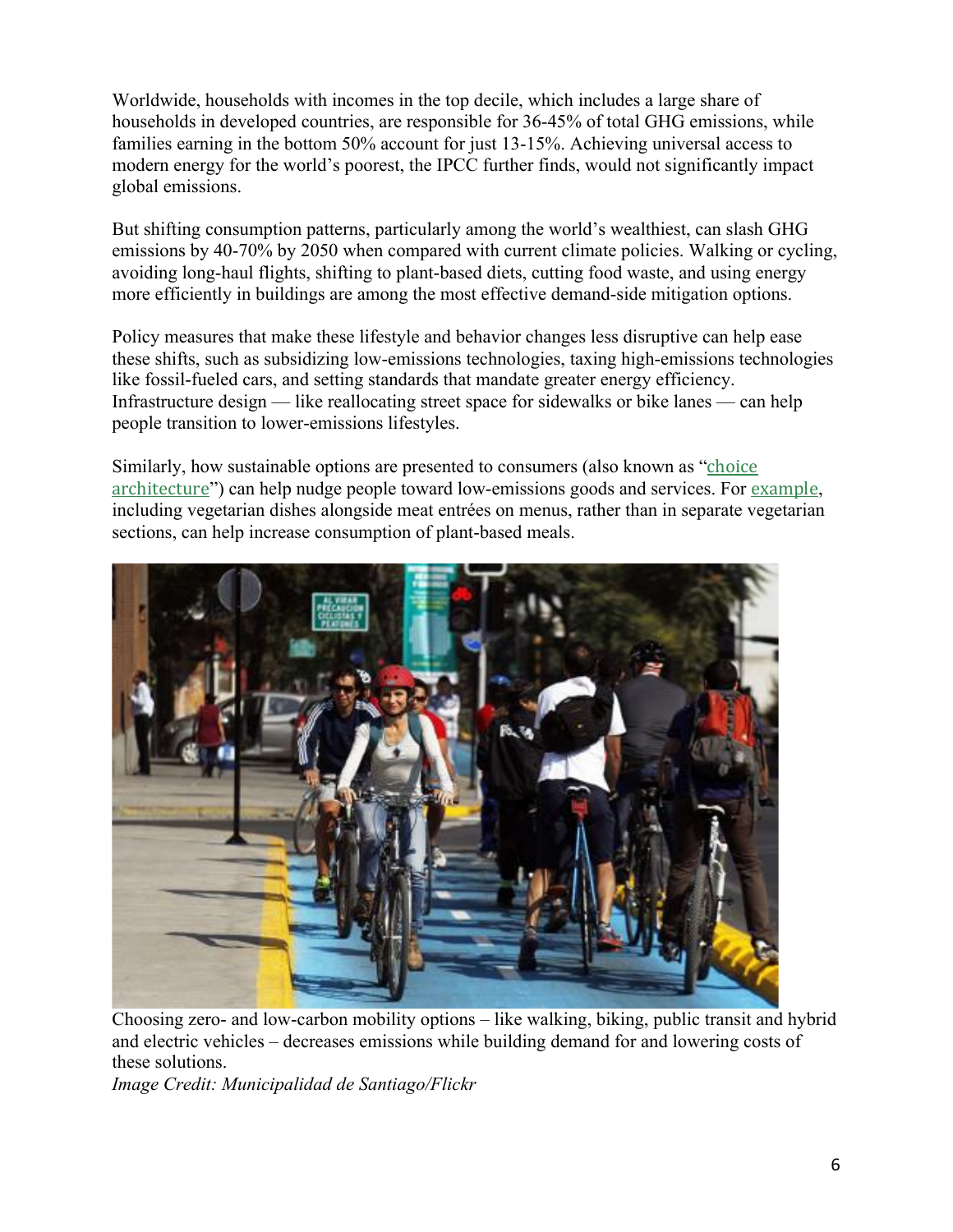### **5. Limiting global temperature rise to 1.5 degrees C will be impossible without carbon removal.**

The IPCC found that all pathways that limit warming to 1.5 degrees C (with no or limited overshoot) depend on carbon removal. These approaches can include both natural solutions, such as sequestering and storing carbon in trees and soil, as well as technologies that pull  $CO<sub>2</sub>$  directly out of the atmosphere.

The amount of carbon removal required depends on how quickly we reduce GHG emissions across other systems, and the extent to which climate targets are overshot, with estimates ranging from  $5-16$  GtCO<sub>2</sub> per year by mid-century.

In the near-term, restoring natural carbon sinks like forests is a relatively cost-effective, readily available carbon removal approach that, when implemented appropriately, can deliver a wide range of benefits to nearby communities. Yet carbon stored in these ecosystems is also vulnerable to disturbances like wildfires – disturbances that will only intensify in a changing climate and release stored carbon back into the atmosphere.

Given the scale of carbon removal required in some 1.5 degree C pathways, as well as concerns about the impermanence of natural sinks, the world will likely also need carbon removal technologies. Currently, these innovations are relatively nascent and come with a variety of challenges and risks. Scaling up biomass crop production for the deployment of bioenergy with carbon capture and storage (BECCS), for example, may displace croplands, and in doing so, threaten food security and spur additional deforestation.

Responsibly developing and deploying carbon-removal technologies, alongside natural approaches, will require a better understanding of each innovation's unique benefits, costs and risks. The need for increased finance for research, development and deployment is urgent.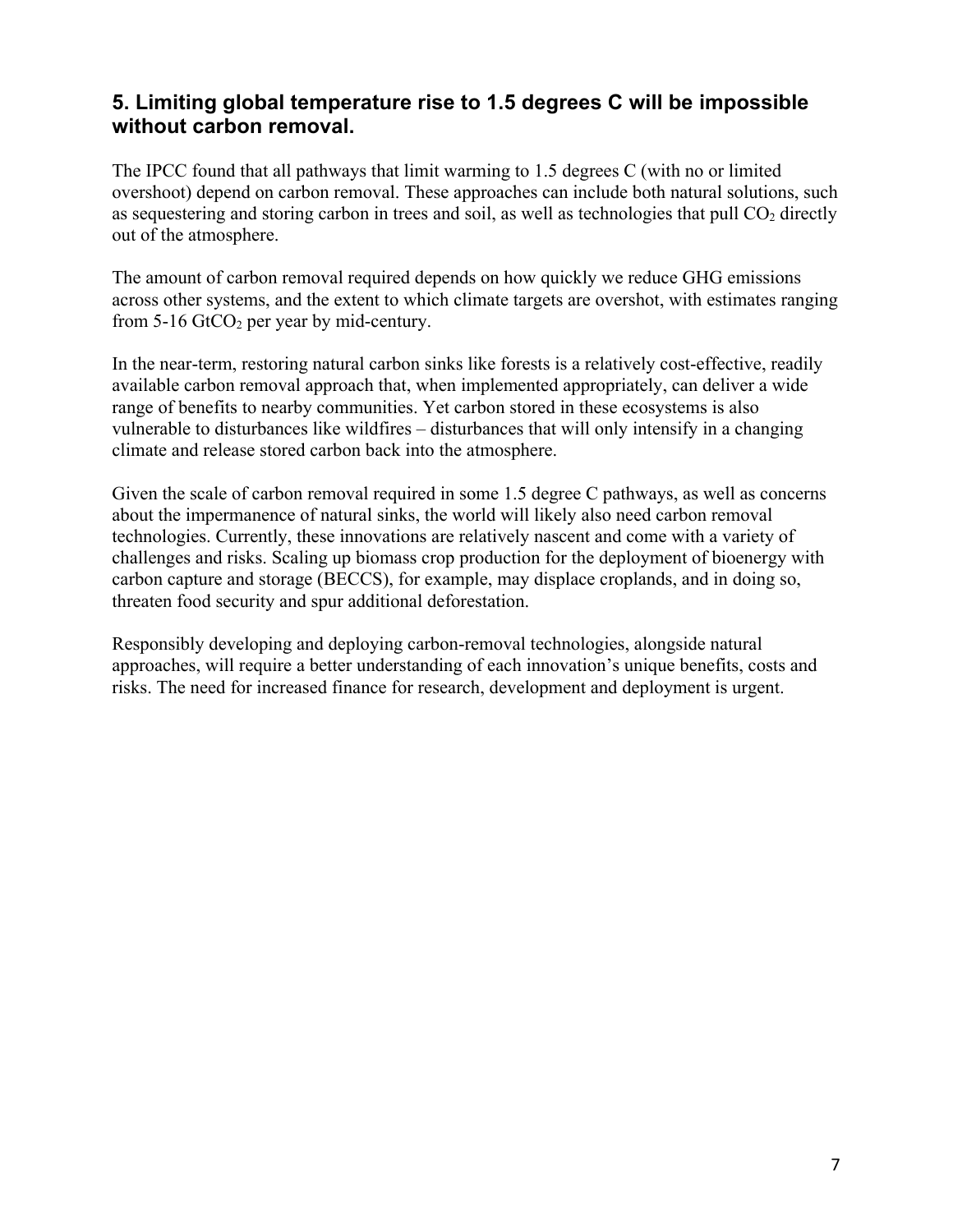

*Note: The natural vs. technological categorization shown here is illustrative rather than definitive and will vary depending on how approaches are applied, particularly for carbon removal approaches in the ocean.*